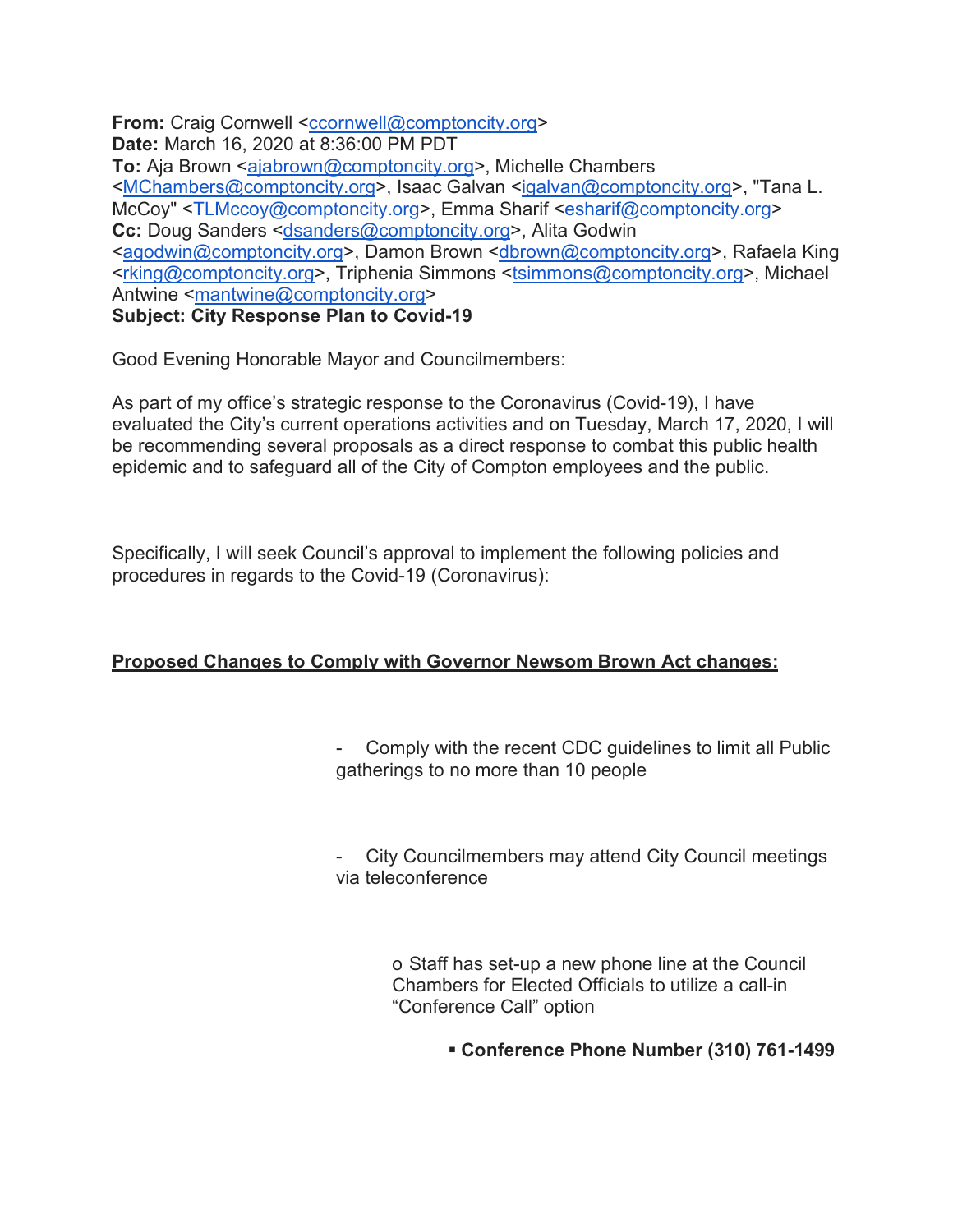Staff has created a method for members of the public to communicate Public Comments via electronic submission.

> o Staff is recommending that residents utilize the following services below to access the City Council meeting, due to the CDC 10-person gathering limit.

> > ■ contactcityclerk@comptoncity.org – **Email "All Public comments by 4:00 p.m. the day of the Meeting"**

§ **(310) 605-6335 – Leave a Voicemail for "All Public Comments by 4:00 p.m. the day of the Meeting"**

§ **View the Council Meeting via Channel 36**

§ **View the Council Meeting City Website Streaming services**

### **Proposed Changes to City Facility Maintenance procedures:**

- General Services Department Activities:

o Staff will disinfect all high-traffic public counter surfaces several times a day

o Staff will clean door handles, light switches, handrails, elevator doors, lobby furniture, conference rooms, community & banquet rooms, gyms, etc.

### **Proposed Changes to City Facilities, Event Rentals & Public Transportation:**

Cancel all city events and facilities rentals for next 8 weeks or May 11, 2020

Discourage face to face meetings in lieu of video meetings, conference calls or email communications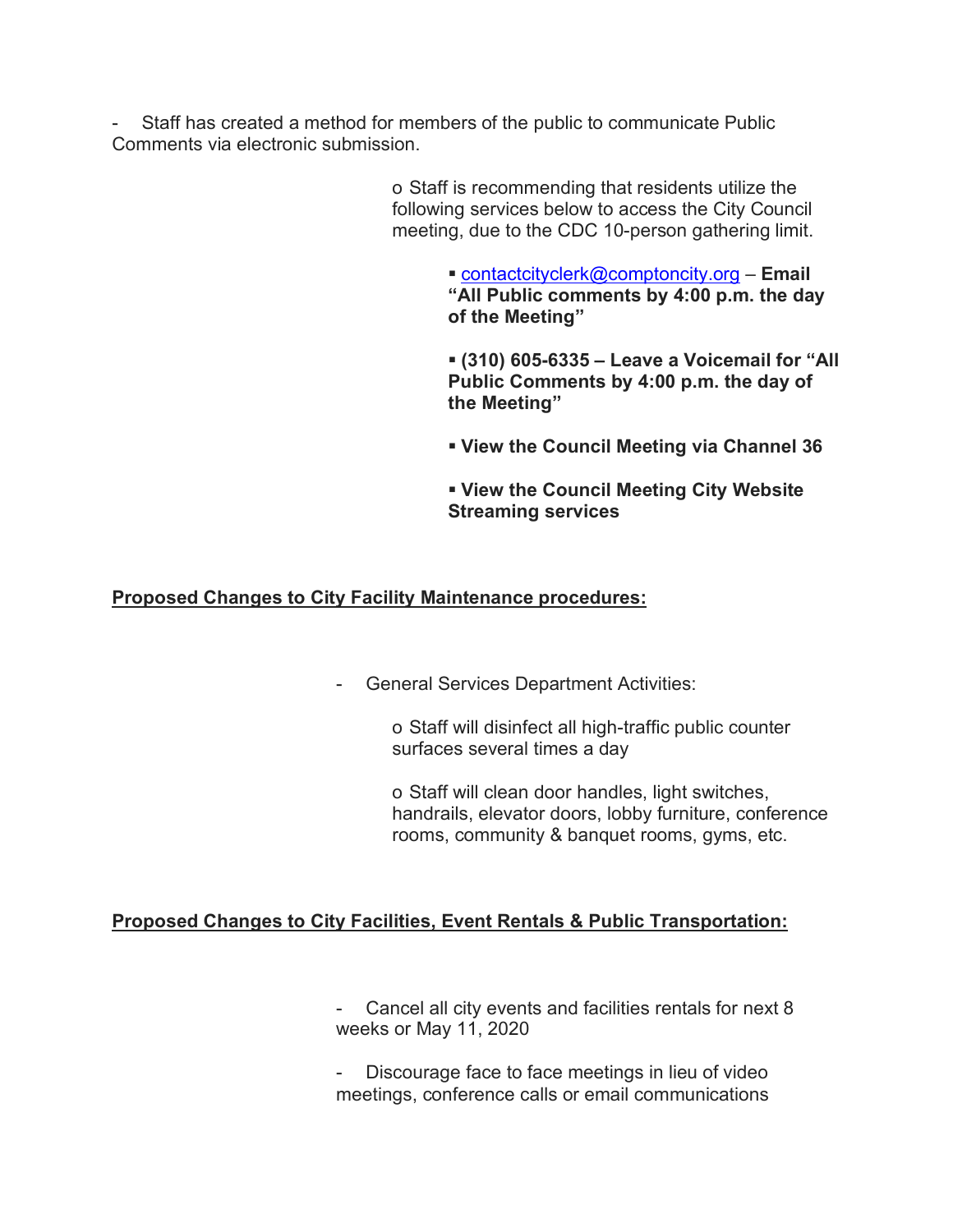Reduce City Hall capacity and limit public access to NO MORE than ten (10) people at a time at any public counter

> o Building and Safety/Business License/Planning/ Public Works Counter

o Water Department/City Treasurer's Office

o The City will suspend Water service disconnections during the Coronavirus Epidemic

o The City will suspend all eviction activity by the Local Housing Authority

o The City will reduce the number of riders on the Dollar Ride service to a maximum three (3) people

o The City will identify a public space for examinations and possible quarantine area

#### **Employee Related Concerns:**

All City Employees that meet any of the following criteria listed below are not allowed to come into the office and should shelter and stay at home (Self-quarantine) for fourteen (14) days.

Employees that have recently traveled either **Domestic or International**

Employees that are at higher risk of illness. Such as:

-Employee 65 years of age or older

-Employee with compromised immune

systems

-Employee with serious chronic medical conditions:

-Heart disease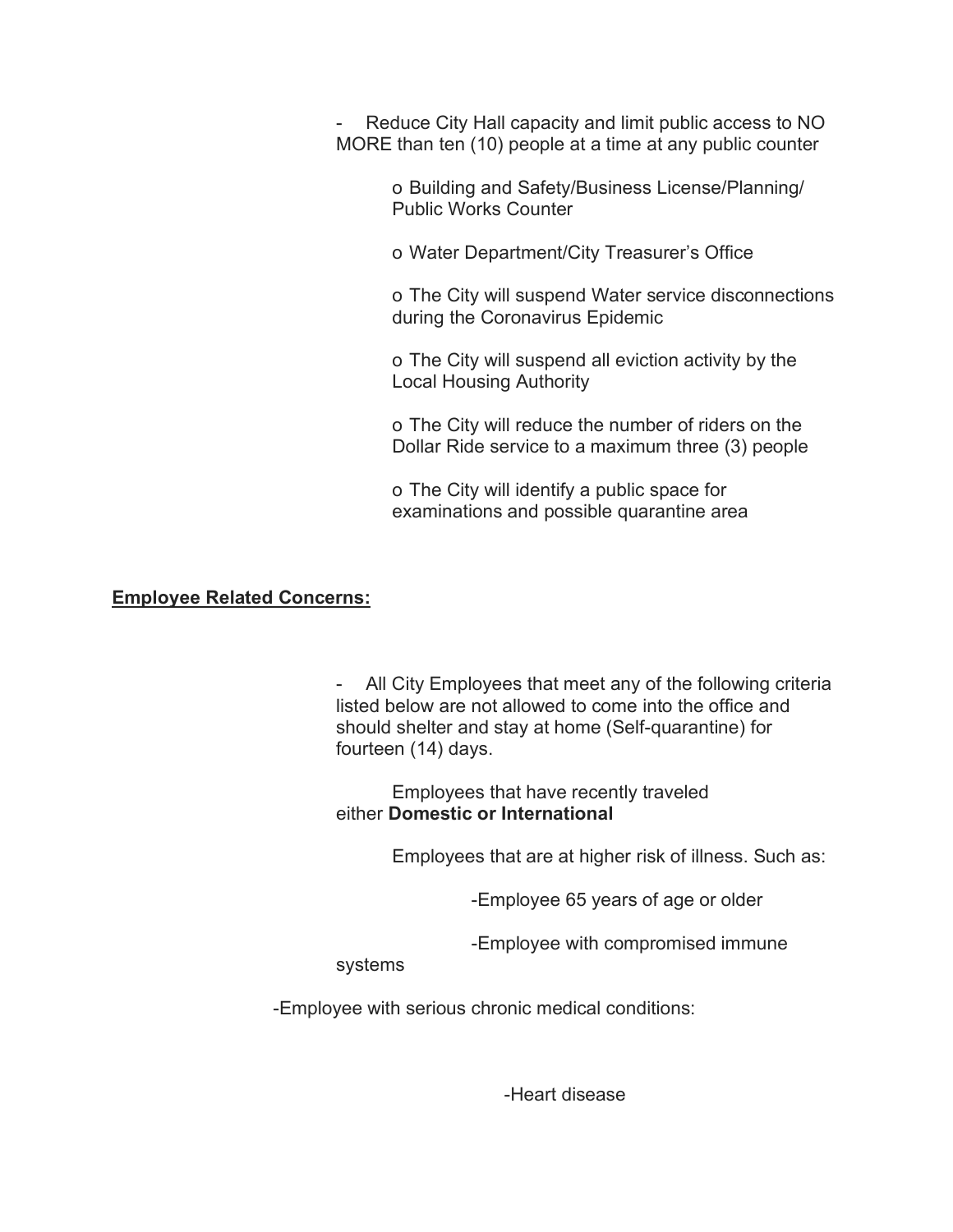-Diabetes

-Lung disease

- Employees will be required to use their own personal time, such as Sick, Personal Leave, Floating Holiday, Vacation, or Comp Time if they are directed to stay home

- City Council may approve of a TEMPORARY waiver of the requirement for written notification from a medical professional regarding SICK LEAVE after more than a three (3) day absence.

City will undertake best efforts to honor time off requests for child care concerns.

# **Proposed Ordinance Compliance:**

Chapter 2-4.11(b)1 of the City Municipal Code – Emergency Standby Council members

- City Council must elect a "Citizen" representative from each Council District in case a City Council meeting is urgently required and a quorum is not obtainable.

Council may submit any additional proposals or recommendations during consideration of this item.

Thank you.

**Craig**